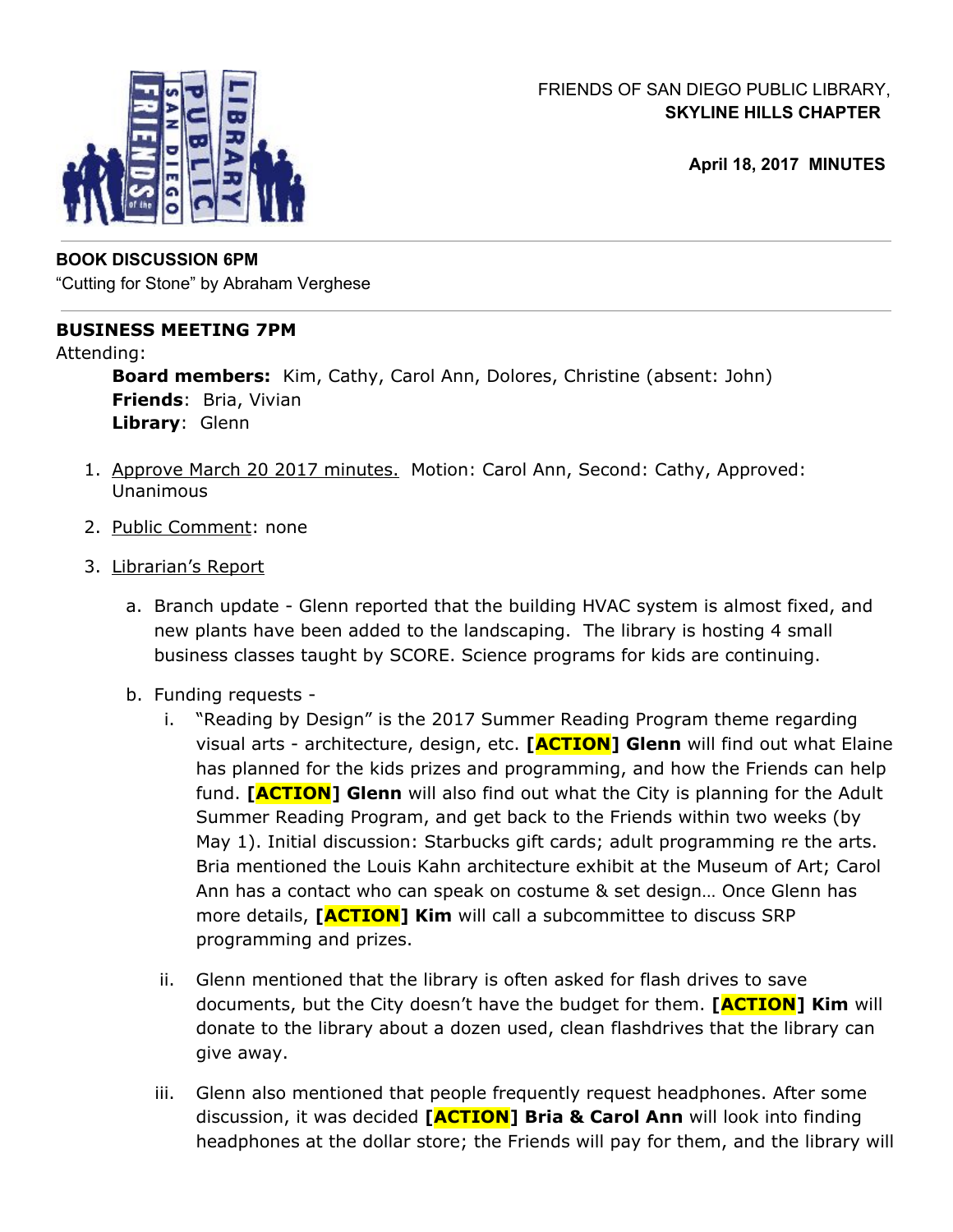loan / give them away, gently suggesting a donation if the patron is so moved. **Bria** will confirm the size of the jack required in the library computers.

- c. Matching Funds No new report deferred to next meeting.
- d. Status of Friends Signage & storage in staff room (FF&E funds Fixtures Furniture & Equip). City will purchase the A-Frame sign to replace the political poster sign the Friends put into the ground when the bookstore is open. The group voted on a logo color combination (logo on left, blue logo & words). **[ACTION] Kim** will bring in a flashdrive to transfer the large document so it can be printed. There was no news on filing storage for the Friends - deferred to next meeting.
- 4. April Election Cathy motioned, Dolores seconded. The 2016-17 Skyline Friends Board Ballot passed unanimously. The new Board is President: Kim Laru, Secretary: Carol Ann Flanagan, Treasurer: Christine Wines. The Board members at large are: Cathy Ramsey, Dolores Latimer, John Mooney, and Vivian Sanchez. We will update the bank signature cards after the April 2017 minutes are approved. Kim handed out Board surveys and requested them back in one week. These will be part of the Board Orientation Packet.

# 5. Strategic Plan

- a. Status Update
	- i. Website demonstration Vivian demonstrated the new Skyline Library Friends website! [\(https://fsdplskyline.wixsite.com/library1](https://fsdplskyline.wixsite.com/library1)). We will get a new domain name (perhaps "skylinelibraryfriends.org" or something similar). Thanks to Vivian for all her hard work!
- b. 2017-18 Strategic Plan Kim reminded everyone to review (and add to) the list of strategic planning ideas, and to select their top 3 most important items they think the Friends should be spending time and money on. What do we want our goals to be? It's up to us.
- 6. Treasurer's / Membership reports
	- a. Cathy reported that from March to April, our monthly income was \$658.69 (\$55.00 in memberships, \$109.44 in donations and \$494.25 in books sales). Our expenditures were \$520.86 (\$520.00 for library programs, and .86c in bank expenses (credit card processing). As of April 10, our bank balance was \$4,478.65. Thanks to Cathy for this past year of hard work as Treasurer!
	- b. Funding requests
		- i. Printer for Friends / Library programming deferred to next meeting
	- c. Bookstore Report
		- i. We made about \$330 at the March booksale (\$70 more than last fall's booksale).
		- ii. New Bookstore Hours effective May 1: Monday & Thursday 2-5 Tuesday & Wednesday 3-7
			- Friday & Saturday 12-4
		- iii. New Volunteer Peggy Fisher (Thursdays)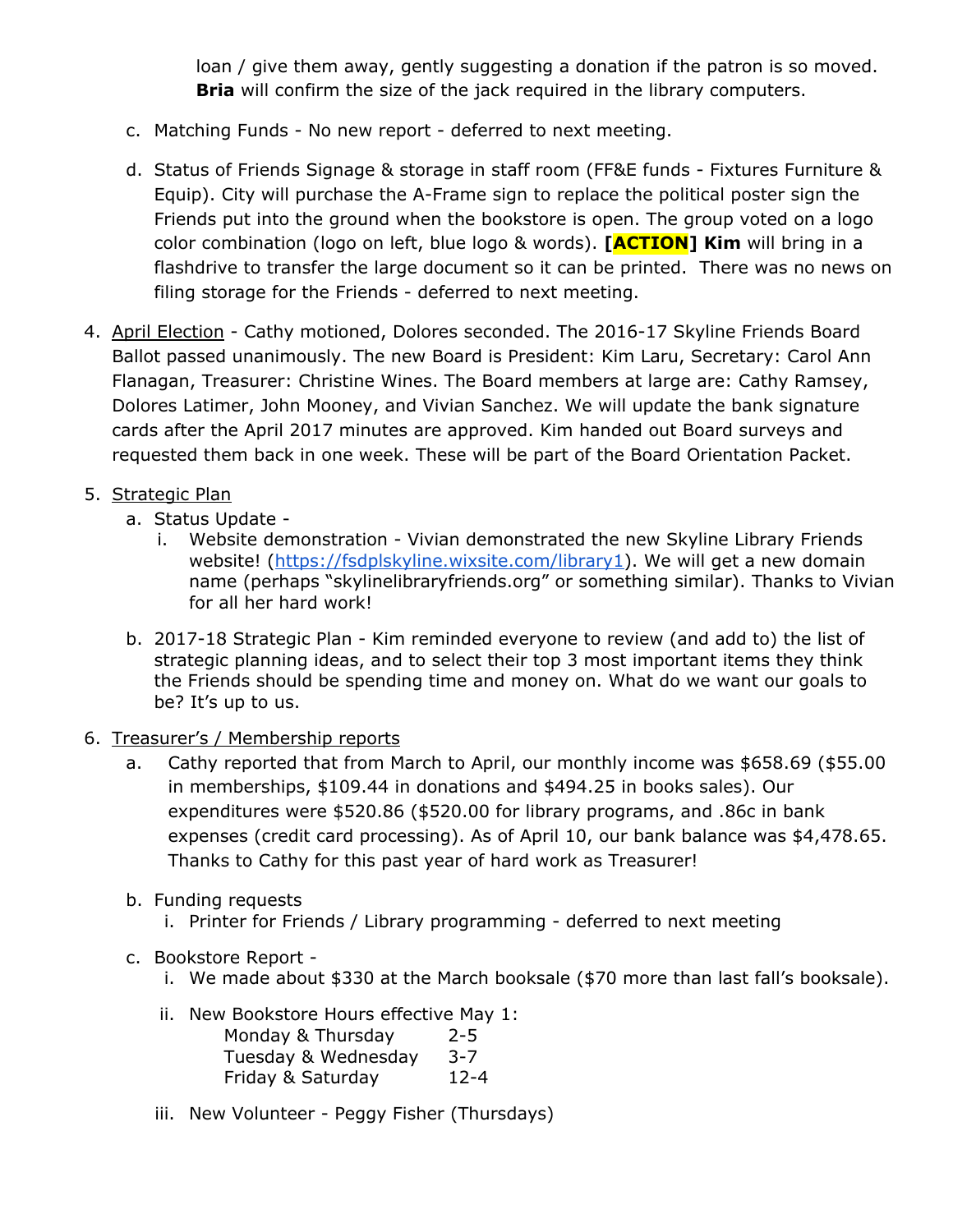- d. Membership Report Kim reported we received one dual adult/family renewal (\$20), and two new senior members (\$5 each) for a total of 53 members!
- 7. Outreach / Communication
	- a. Skyline/Paradise Hills Community Planning Group Meeting defer to next month
	- b. District 4 Block Party at MLK Park Kim is waiting to hear back from JoAnn Fields re the date. The Friends &/or Library should have a table / presence at this neighborhood event.
	- c. Cathy shared that Jimmie Slack (from Myrtle Cole's office) told with her that the SD Police Dept. SE Substation on Skyline would soon be renamed after Archie C. Buggs.
	- d. Carol Ann shared that Write Out Loud recently distributed 1200 copies of a book to lower grade school children, and **[ACTION] Carol Ann** will find out if the library can be a future "recipient" of books.
	- e. Kim shared that "So Say We All" is looking to partner with the SK Library on their ["Southeast](http://www.sosayweallonline.com/call-for-submissions-southeast-stories/) Stories Project" by having a 2-hour writing workshop. [Action] Glenn will respond to their email re the Community Room Availability.
	- f. Administration/Record keeping none / deferred to next meeting.

There being no other business, the meeting was adjourned at 8:21pm

Kim Laru President klaru@cox.net

#### *Next meeting:*

#### **Tuesday, May 16, 2017**

**6pm book discussion** *"The [Monopolists:](https://sandiego.bibliocommons.com/item/show/1357576104_the_monopolists) Obsession, Fury, and the Scandal Behind the World's Favorite Board Game" Mary Pilon (794 PILON) Nonfiction: Reveals the unknown story of how Monopoly came into existence, the reinvention of its history by Parker Brothers and multiple media outlets, the lost female originator of the game, and one man's lifelong obsession to tell the true story about the game's questionable origins.*

### **7pm business meeting**